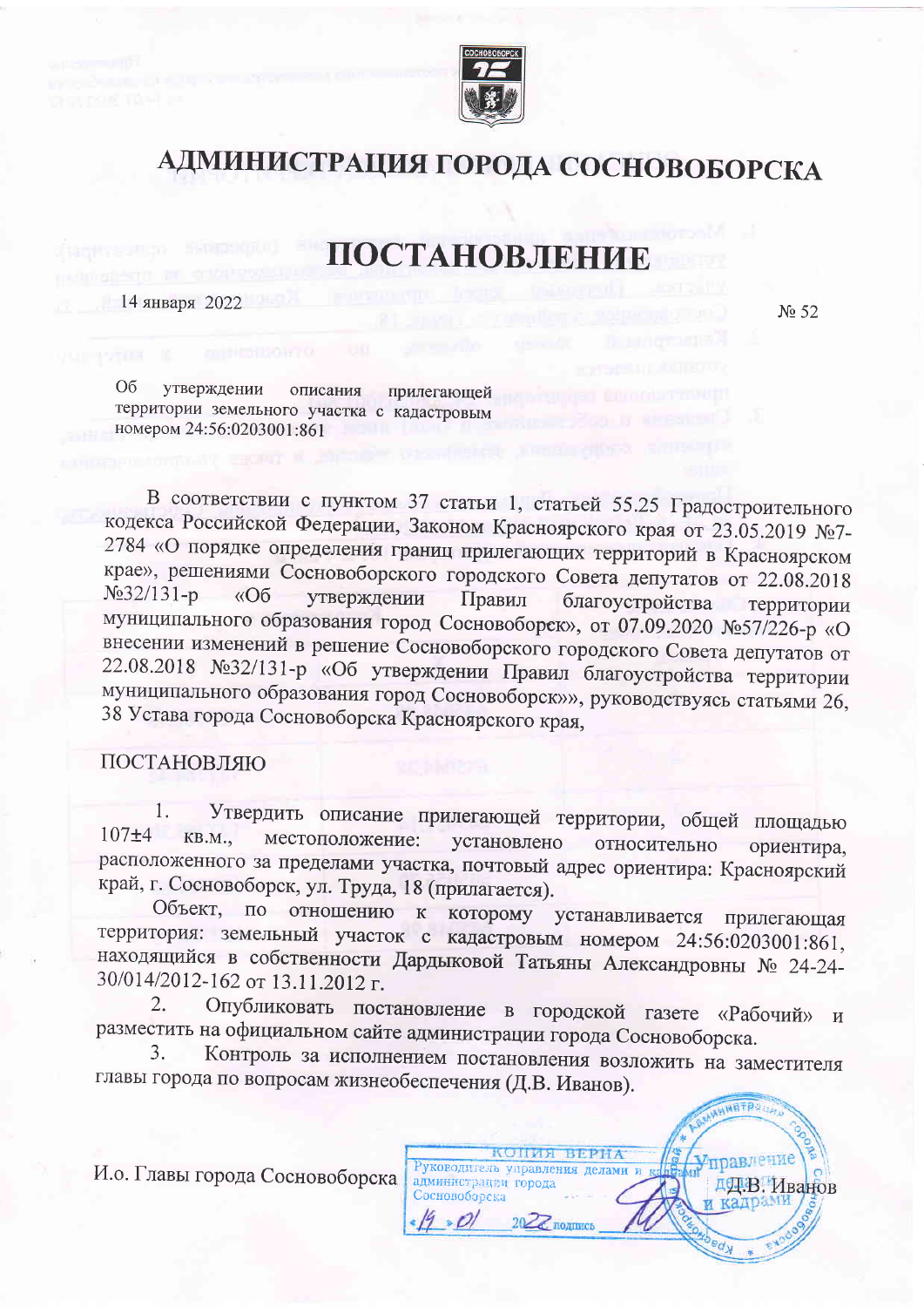## ОПИСАНИЕ ПРИЛЕГАЮЩЕЙ ТЕРРИТОРИИ

- 1. Местоположение прилегающей территории (адресные ориентиры): установлено относительно ориентира, расположенного за пределами Почтовый адрес ориентира: Красноярский край, г. Сосновоборск, в районе ул. Труда, 18.
- 2. Кадастровый номер объекта.  $\Pi$ O отношению к которому устанавливается
	- прилегающая территория: 24:56:0203001:861
- 3. Сведения о собственнике и (или) ином законном владельце здания, строения, сооружения, земельного участка, а также уполномоченном лице:

Правообладатель: Дардыкова Татьяна Александровна, Собственность, № 24-24-30/014/2012-162 от 13.11.2012г.

4. Площадь прилегающей территории: 107 ± 4 кв. м.

| Обозначение<br>характерных точек | Координаты, м |                      |
|----------------------------------|---------------|----------------------|
| границ                           | Χ             | Y<br>DI PIRTO P      |
|                                  | 645048.98     | 127786.13<br>o see u |
| $\overline{2}$                   | 645044.28     | 127784.42            |
| 3                                | 645051.14     | 127765.50            |
|                                  | 645056.70     | 127764.88            |
|                                  | 645048.98     | 127786.13            |